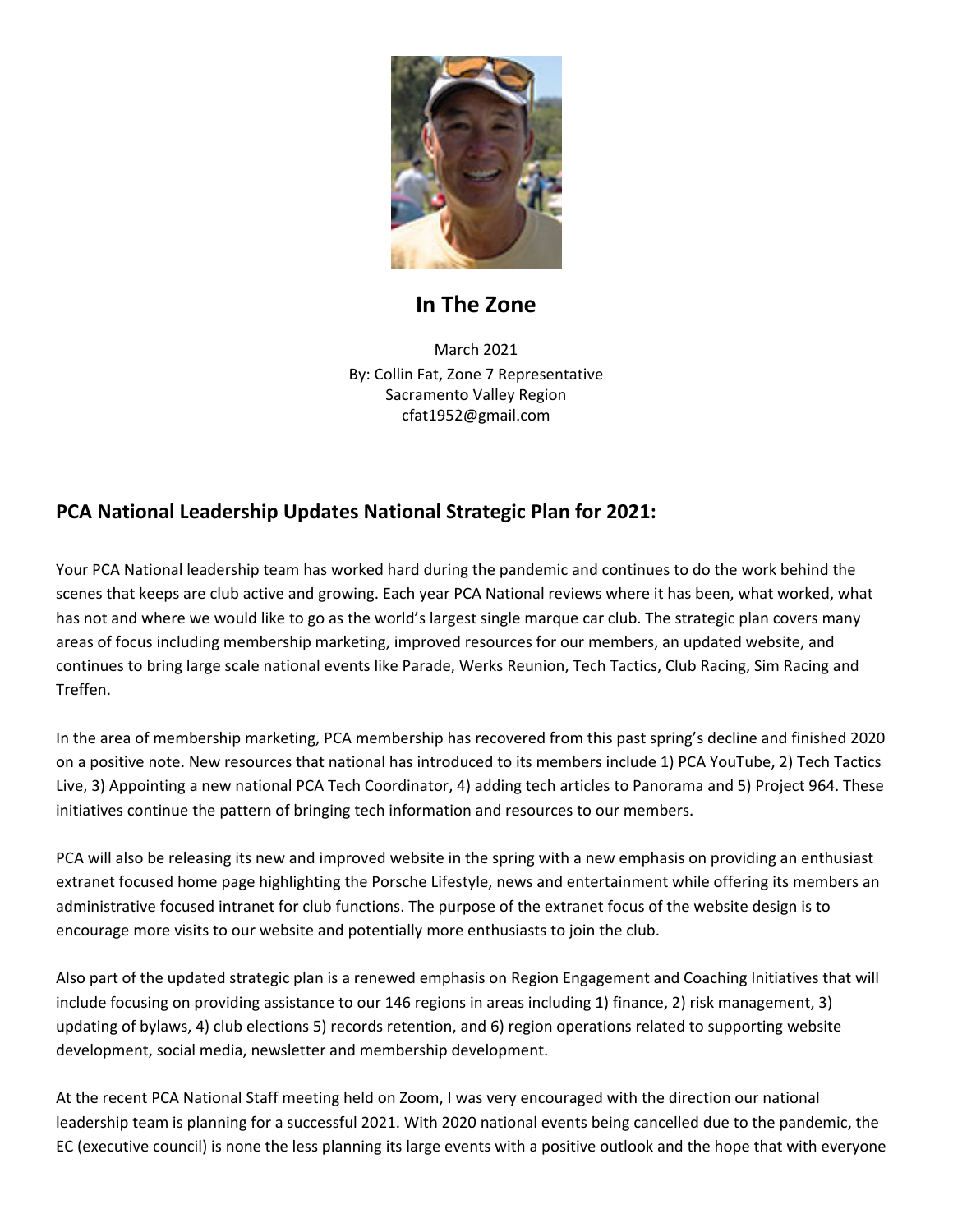getting the vaccine the nation will finally be getting a handle on the pandemic. With that said, Treffen Scottsdale is looking like it will move forward as well as the Parade at French Lick. The PCA Club racing schedule and West Coast Racing series are open with many more events scheduled in 2021. Good news for all our club racers! National staff takes seriously the safety of our members in everything it plans and have instituted strict guidelines to prevent our members from contracting the disease. Werks Reunion in Monterey that is held in conjunction with Monterey Car Week and the Monterey Historic is being planned but is waiting for more guidance. Porscheplatz and the Porsche Car Corrals that are usually associated with this event as well as the IMSA event in September will be dependent on local conditions as well.

Your National leadership team has been busy planning for events and are looking forward to a great 2021.

#### **Zone 7 Membership Declines in 2020:**

Amid the Corona Virus Pandemic membership in Zone 7 for 2020 declined approximately 1% compared to 2019. Comparing membership at the end of December primary membership at the end of 2020 was 6323 versus 6393 in 2019. Bay Area regions saw the most significant declines year over year. On the bright side, several of our smaller regions saw significant increases in membership with Sierra Nevada Region showing 6.45% growth and Yosemite posting a 5.7% growth. Congratulations to the leadership teams at both regions. Nationally, while all other major car clubs in the USA saw declines in membership PCA posted a modest gain of about 1.5% year to date.

|      |               | <b>Members</b><br>on | <b>Members</b><br>on |        |          |
|------|---------------|----------------------|----------------------|--------|----------|
| Zone | Region        | 12/31/20             | 12/31/19             | Growth | Percent  |
| Z7   | Diablo        | 1015                 | 1049                 | $-34$  | $-3.24%$ |
| Z7   | Golden Gate   | 2357                 | 2400                 | $-43$  | $-1.79%$ |
| Z7   | Loma Prieta   | 323                  | 352                  | $-29$  | $-8.24%$ |
| Z7   | Monterey Bay  | 309                  | 304                  | 5      | 1.64%    |
| Z7   | Redwood       | 651                  | 657                  | $-6$   | $-0.91%$ |
| Z7   | Sacramento    | 854                  | 849                  | 5      | 0.59%    |
| Z7   | Sequoia       | 234                  | 230                  | 4      | 1.74%    |
| Z7   | Shasta        | 83                   | 84                   | $-1$   | $-1.19%$ |
| Z7   | Sierra Nevada | 330                  | 310                  | 20     | 6.45%    |
| Z7   | Yosemite      | 167                  | 158                  | 9      | 5.70%    |
|      |               |                      |                      |        |          |
| Z7   | <b>Totals</b> | 6323                 | 6393                 | $-70$  | $-1.09%$ |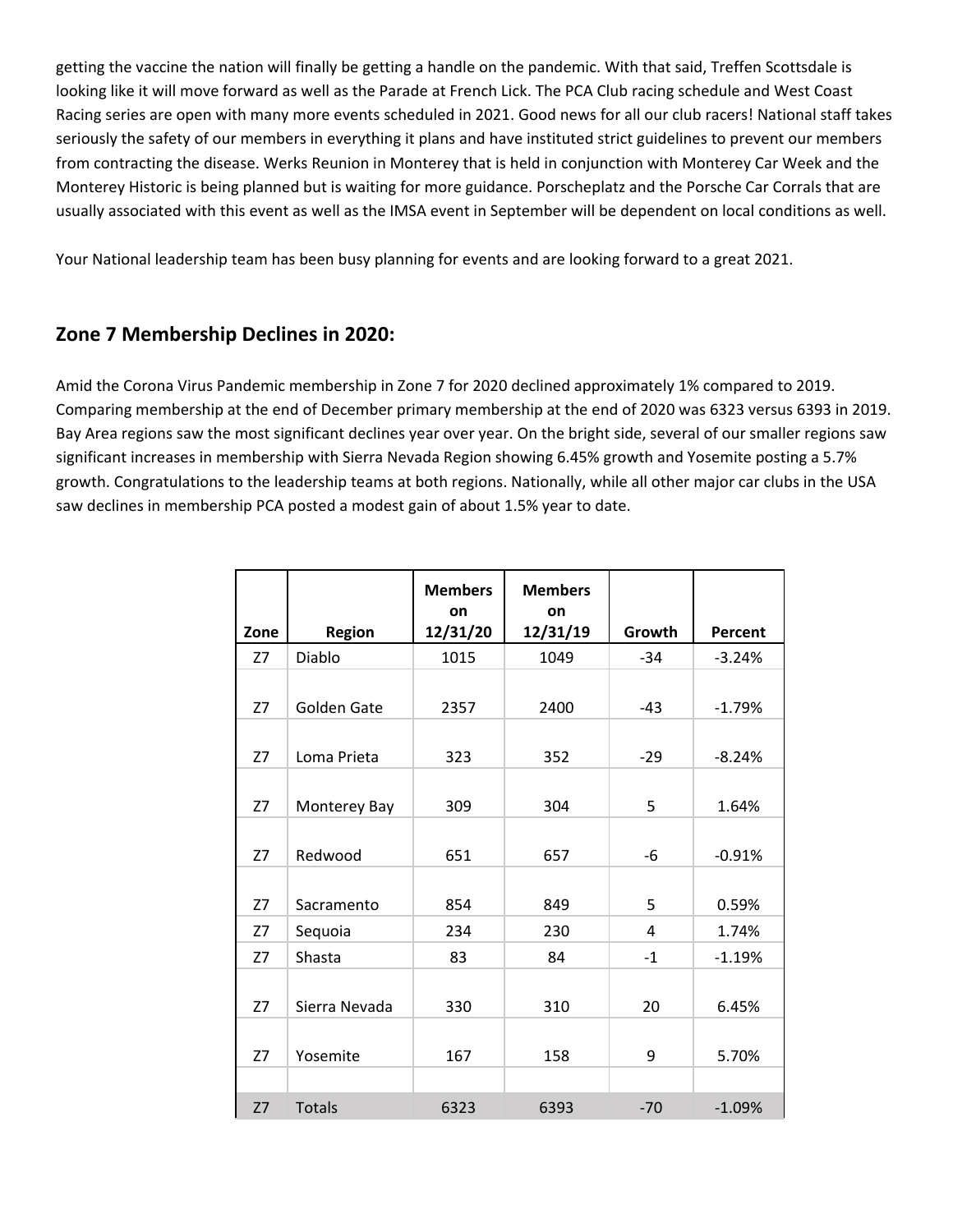## **Zone 7 Concours and Autocross Series:**

The Zone competition series is still in the planning and should be finalized by spring. The regions in Zone 7 that have active autocross programs and sponsor Zone autocross events are awaiting finalized contracts from various venues prior to publicizing a final calendar. Please check for updates on the Zone 7 website (*zone7.pca.org*).

The concours series schedule is still in the works and the regional concours chairs with the support of Zone 7 concours chairs Roy Schauben and Simone Kopitzki. Regions have traditionally been dependent on local dealerships for support and event site support. So far, only Sacramento Valley Region has locked down a date with location to be determined.



Zone 7 Concours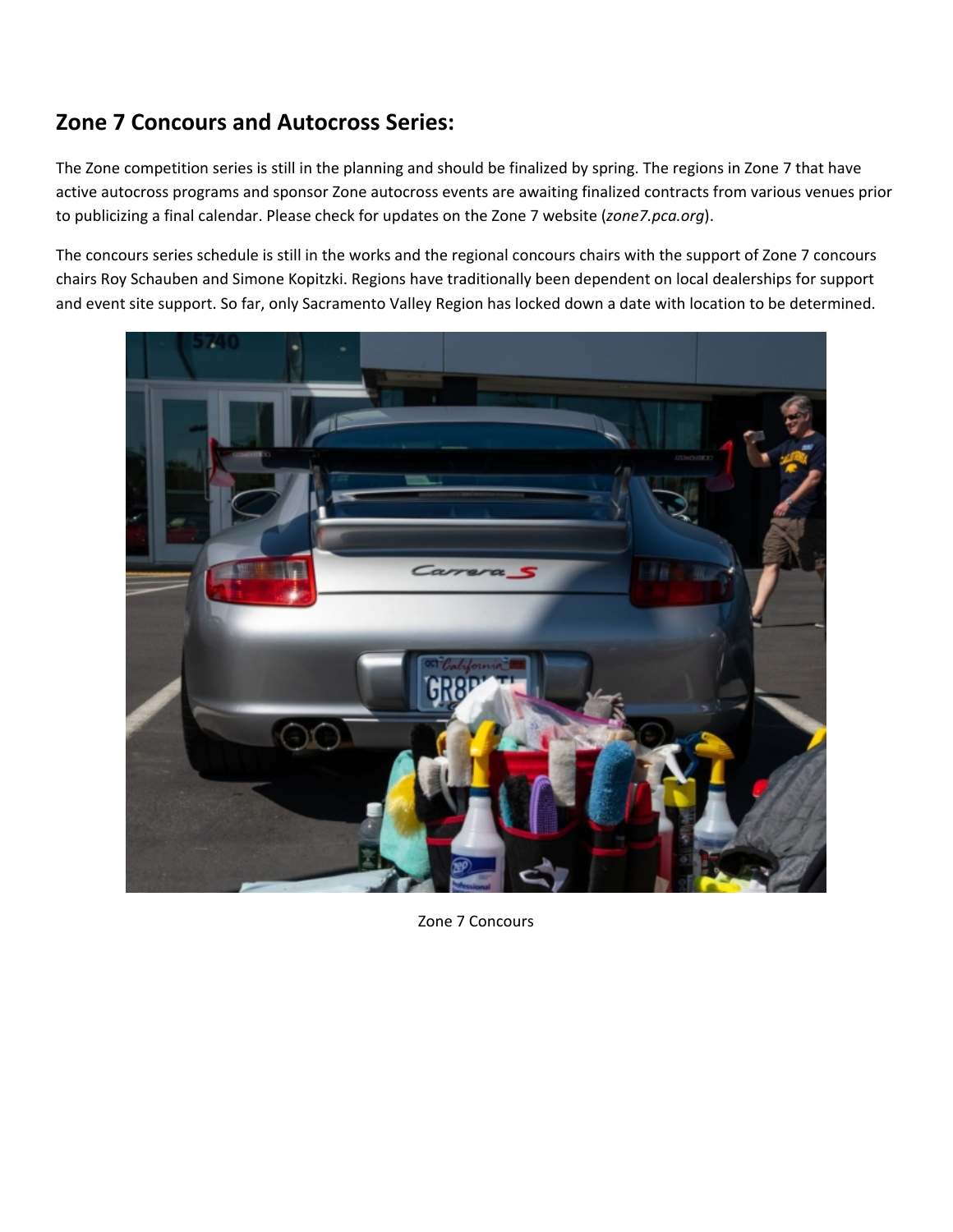

Zone 7 Autocross Series

### **PCA National Events Upcoming:**

Your leadership team at PCA national has been very busy. Last year, national has had to deal with the consequences of Covid 19 on our club's national events such as club racing where at least 16 events had to be cancelled in addition to Spring Treffen and Parade in Palm Springs. National hopes that their planning for Treffens, Werks Reunion, Parade and a host of other events scheduled for this year can continue as planned. Your national leadership team has been diligent in being flexible and in developing policies and procedures to enable large national events such as Parade to continue, but with a twist. Phase 1 registration for Parade 2021 is open and Treffen Scottsdale will open on February 24<sup>th</sup>. Treffens have in the past sold out in about an hour so if you have any interest in attending, mark the opening of registration on your calendar.

The winter national staff meeting originally scheduled for February  $6<sup>th</sup>$  in Jacksonville Florida has been cancelled due to concerns with Covid and instead will be conducted virtually. This meeting gathers all the national committee chairs, Zone Reps, Executive Council members and national headquarter staff to share plans for the year as well as to provide updates on their committee. Updates are generally provided by the chairs of Parade, Treffen, Werks Reunion, Club Racing, Policy, Audit, insurance and social media to name just a few.

## **Events of Interest:**

1) Zone 7 Presidents Meeting, March 13, 2021.

2) PCA Spring Treffen at the Marriott Scottsdale, Arizona; May 5‐9; *treffen.pca.org;* Registration opens February 24, at 12 noon Pacific Time and sells out very quickly (like in 50 minutes)

3) Loma Prieta Region 50th (plus 1) Anniversary Gala, June 19